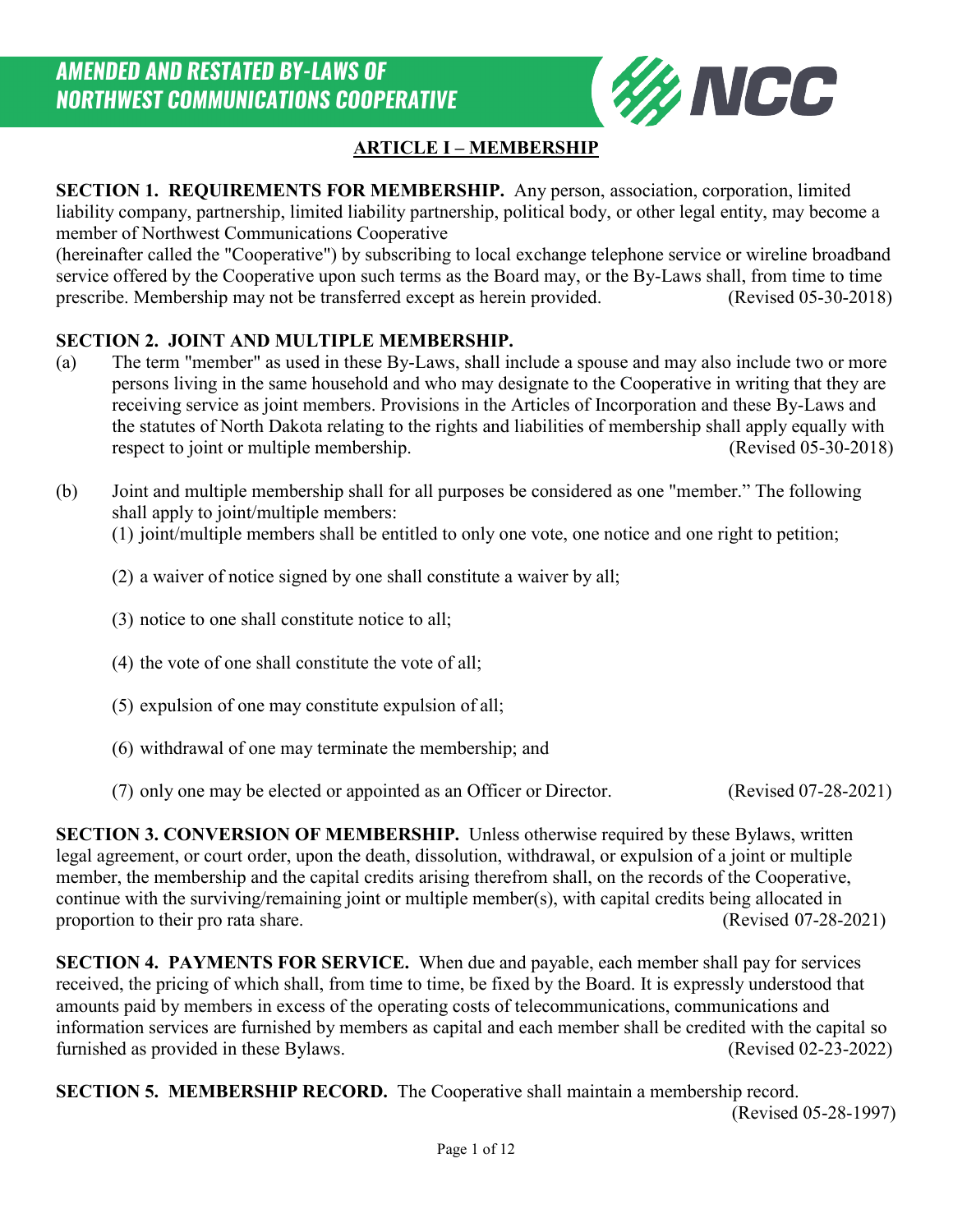## **ARTICLE II - RIGHTS AND LIABILITIES OF MEMBERS**

**SECTION 1. PROPERTY INTEREST OF MEMBERS.** Upon dissolution or liquidation, the assets of the Cooperative shall be distributed as provided in the Articles of Incorporation. (Revised 05-28-1997)

**SECTION 2. NON-LIABILITY FOR DEBTS OF THE COOPERATIVE.** The private property of the members shall be exempt from execution or other liability for the debts of the Cooperative and no member shall be liable or responsible for any debts or liabilities of the Cooperative.

**SECTION 3. COOPERATION OF MEMBERS.** The cooperation of members of the Cooperative is imperative to the successful, efficient, and economical operation of the Cooperative. Members who are receiving or who are requesting service shall be deemed to have consented to the reasonable use of their real property to construct, operate, maintain, replace or enlarge communication/information lines, overhead or underground, including all conduit, cables, wires, surface testing terminals, markers, and other appurtenances under through, across, and upon any real property or interest therein owned or leased or controlled by said member or any other member at no cost to the Cooperative. When requested by the Cooperative, the member does agree to execute any easement or right-of-way contract on a form to be furnished by the Cooperative. (Revised 05-30-2018)

**SECTION 4. SERVICE OBLIGATIONS.** The Cooperative will use reasonable diligence to furnish adequate and dependable services, but it cannot and does not guarantee uninterrupted services, nor will it always be able to provide every service desired by each individual member. (Added 05-30-2007)

# **ARTICLE III - MEETINGS OF THE MEMBERS**

**SECTION 1. ANNUAL MEETING.** The annual meeting of the members shall be held on the call of the Board of Directors at such time and place in the territory in which the Cooperative operates, as designated by the Board in the notice of the meeting. The annual meeting shall be for the purpose of electing Directors, passing upon reports of the previous fiscal year and transacting such other business as may come before the meeting. It shall be the responsibility of the Board to make adequate plans and preparations for the annual meeting. Failure to hold the annual meeting at the designated time shall not work a forfeiture or dissolution of the Cooperative. (Revised 05-30-2018)

**SECTION 2. SPECIAL MEETINGS.** Special meetings of the members may be called by resolution of the Board of Directors, or by the President, or upon a written request signed by any three (3) Directors, or by not less than four hundred (400) members or ten percent (10%) of all the members, whichever shall be the lesser, and it shall thereupon be the duty of the Secretary to cause notice of such meeting to be given as hereinafter provided. All special meetings of the members shall be held at Ray, North Dakota. (Revised 05-28-1997)

**SECTION 3. NOTICE OF MEMBERS' MEETINGS.** Written notice stating the place, day and hour of the meeting, shall be delivered not less than ten (10) days nor more than thirty (30) days before the date of the meeting. In case of a special meeting or an annual meeting at which business requiring special notice is to be transacted, the purpose or purposes for which the meeting is called shall be included in the written notice. Notice shall be given personally, via electronic mail or by mail. If mailed, such notice shall be deemed to be delivered when deposited in the United States mail, addressed to the member at his/her address as it appears on the records of the Cooperative, with postage thereon prepaid. The incidental or unintentional failure of any member to receive notice of an annual or special meeting of the members shall not invalidate any action which may be taken by the members at any such meeting. (Revised 07-29-2020)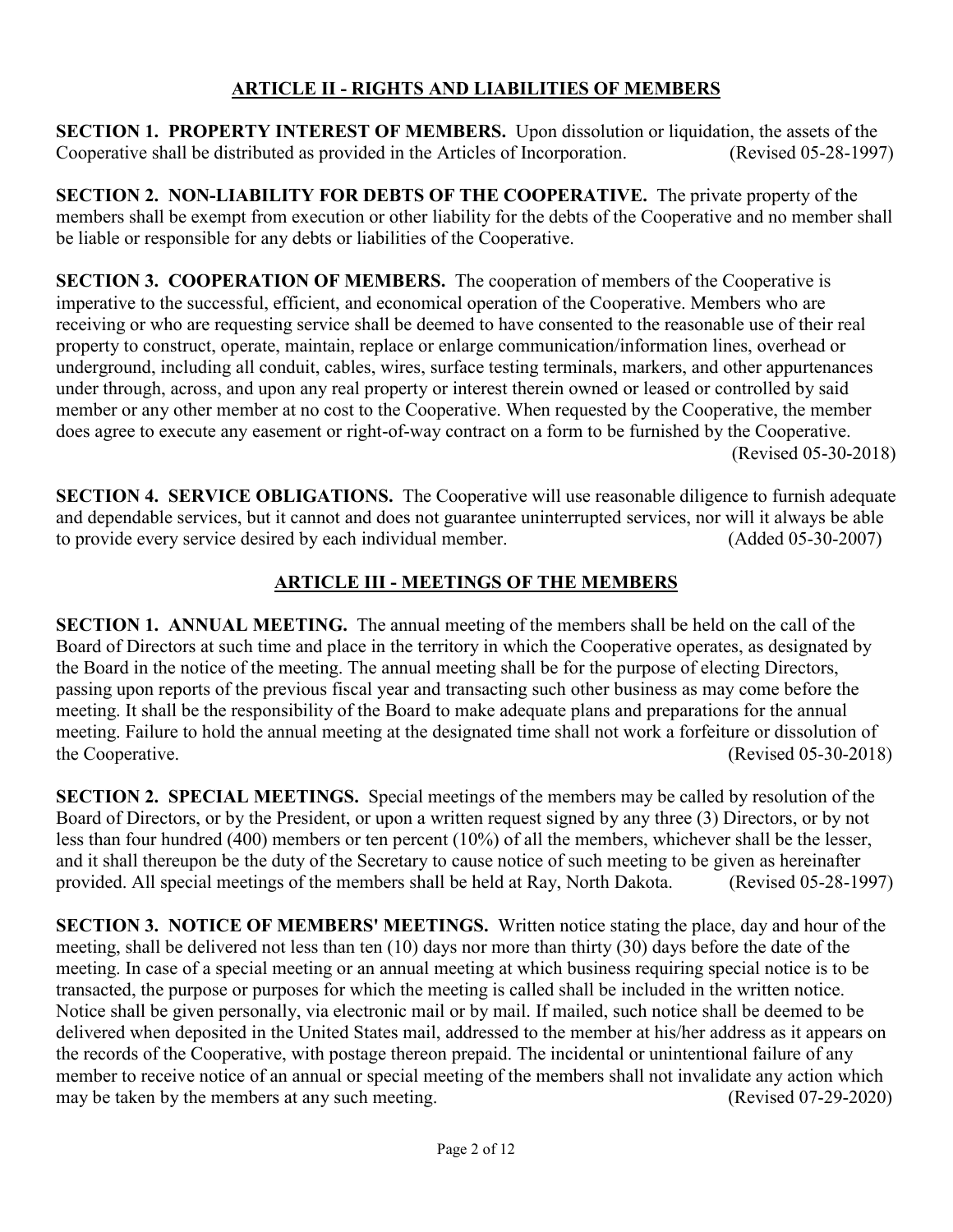#### **SECTION 4. ADJOURNMENT, POSTPONEMENT OR CANCELLATION OF A MEETING OF THE**

**MEMBERS.** In the event of inclement weather or the occurrence of a catastrophic event, the meeting of members may be adjourned, postponed or cancelled by the President, Vice President or Board of Directors; provided, however, that cancellation shall require the approval of the Board of Directors. In the event of postponement or cancellation, notice shall be given personally, via electronic mail or by mail. Notice of an adjourned meeting shall be given in any media of general circulation or broadcast serving the area. (Revised 07-29-2020)

**SECTION 5. QUORUM.** A quorum at any meeting of the members shall be ten percent (10%) of the first one hundred (100) members, plus five percent (5%) of additional members present in person. In no event, however, shall more than fifty (50) members be required at any meeting of the members to constitute a quorum. At all meetings of the members, the secretary shall affix to the meeting minutes, or incorporate therein by reference, a list of those members who were registered as present in person. (Revised 08-27-2003)

**SECTION 6. VOTING.** Each membership shall be entitled to only one (1) vote upon each matter submitted to a vote at a meeting of the members. All issues shall be governed according to Robert's Rules of Order unless otherwise specified by these By-Laws, the Articles of Incorporation, or by law. Voting by members other than members who are natural persons shall be allowed upon the presentation to the Cooperative, prior to each member meeting, satisfactory evidence entitling the person presenting the same to vote. No natural person may cast more than one (1) vote on any issue. (Revised 08-27-2003)

**SECTION 7. PROXY VOTING.** No member shall give or receive a proxy to vote, nor shall any vote be cast by proxy, nor shall cumulative voting be permitted. (Revised 03-30-1994)

**SECTION 8. ORDER OF BUSINESS.** The Order of Business at the Annual Meeting of Members and, so far as possible, at all other meetings of the Members, shall be established by a policy adopted by the Board of Directors and on file in the office of the Cooperative. (Revised 08-27-2003)

**SECTION 9. CREDENTIALS AND ELECTION COMMITTEE.** When necessary, the president shall appoint from the members present a Credentials and Election Committee, consisting of three members. These members shall not be close relatives or members of the same household of existing Directors or known candidates to be elected at such meeting. The Assistant Secretary of Northwest Communications Cooperative shall be an ex officio member of the credentials and election committee. In all committee meetings, the ex officio member shall have a voice but not a vote. When requested by the Chairperson of the meeting, the Committee shall pass on all challenges with respect to the qualification of members present and quorum requirements. The Committee shall oversee the tally of ballots cast for the election of Directors or any other ballot vote taken and rule on the validity of ballots. The Committee's decision shall be final.

(Revised 05-30-2018)

## **ARTICLE IV - DIRECTORS**

**SECTION 1. GENERAL POWERS.** The business and affairs of the Cooperative shall be managed by a Board of seven (7) Directors who shall exercise all of the powers of the Cooperative except such as are by law, the Articles of Incorporation, or these By-Laws, conferred upon or reserved to the members.

(Revised Effective 06-18-2014)

**SECTION 2. ELECTION AND TENURE OF OFFICE.** Directors shall be elected at each annual meeting by and from the members to serve a three (3) year term except as hereinafter provided or until their successors shall have been elected or appointed. The terms of the Directors shall be staggered to insure continuity. If an election of the Directors shall not be held on the day designated herein for the annual meeting, a special meeting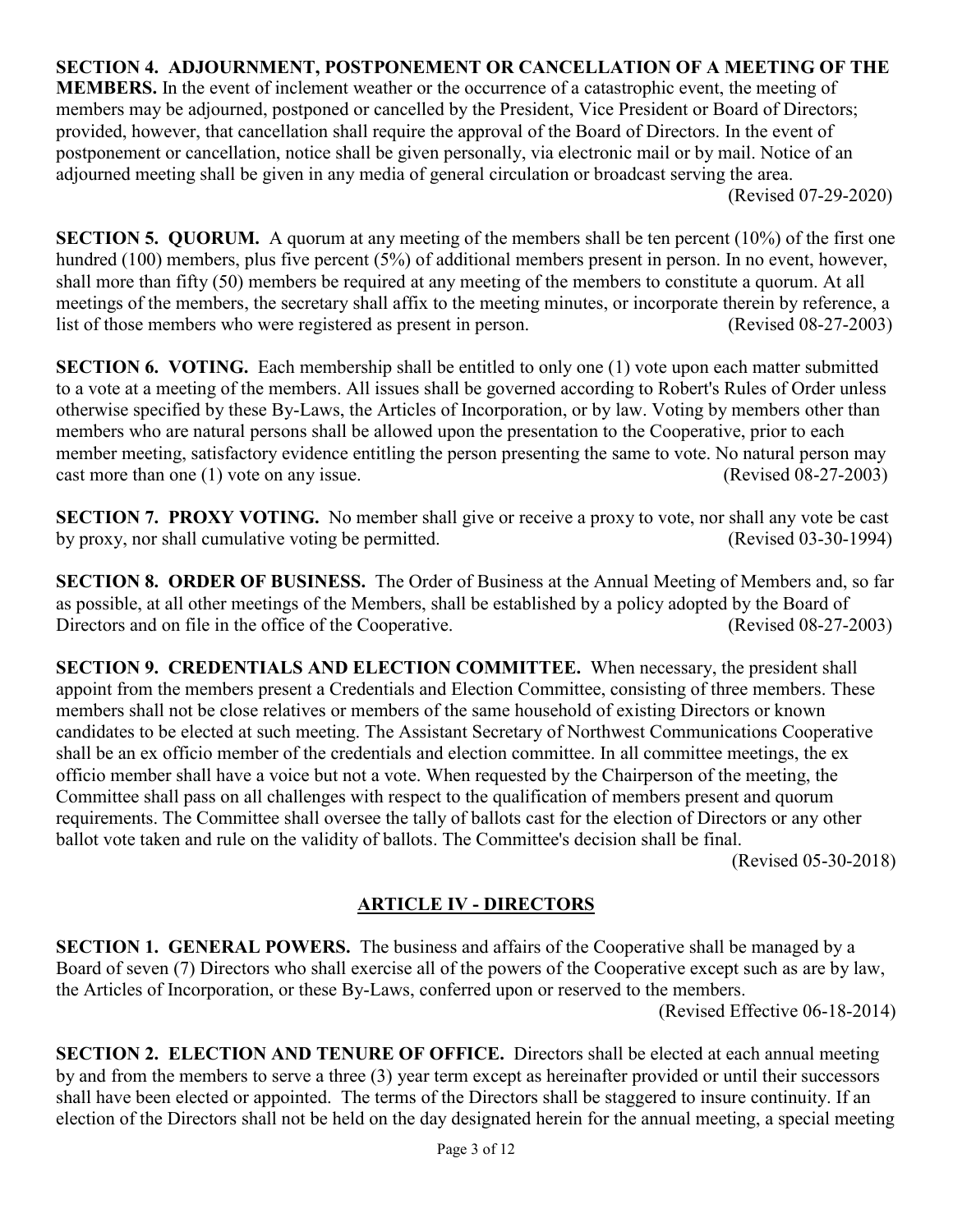of the members may be held for the purpose of electing Directors at a reasonable time thereafter. Directors shall be nominated and elected as provided hereafter. (Revised 07-29-2020)

**SECTION 3. GEOGRAPHIC DISTRICTS.** The Cooperative is divided into seven (7) service area geographic districts, and from each shall be elected one Director to the Board. Members shall be eligible to vote for a nominee from each district. The geographic districts are set forth as follows:

District No. 1 - Marmon, Round Prairie and Grenora service area

District No. 2 - Ray and Epping service area

District No. 3 - Wildrose, McGregor, Noonan and Alamo service area

District No. 4 – Flaxton, Lignite, and Bowbells service area

District No. 5 - Powers Lake and Columbus service area

District No. 6 - Tioga service area

District No. 7 - Crosby service area (Revised Effective 06-18-2014)

#### **SECTION 4. QUALIFICATIONS TO BE NOMINATED AND SERVE AS A DIRECTOR.**

- (a) A person is eligible to be nominated and elected and to serve as a Director of the Cooperative, provided that he or she: (Revised 4-28-2010)
	- (1) is a member who resides in the geographic area from which he or she is elected, and has resided there for more than 240 days during the last twelve (12) month period; (Revised 4-28-2010)
	- (2) is a member who is not, and for the past three years has not been: a regular employee of the Cooperative or in any way financially interested in a competing enterprise/business engaged in selling communication services, communication supplies or maintaining communication facilities; (Revised 05-25-2022)
	- (3) is a member who is not closely related to an incumbent Director or an employee of the Cooperative. As used in these By-Laws, "closely related" means a person who is related to the principal person by consanguinity or affinity, to the second degree or less --- that is, a person who is either a spouse, child, grandchild, parent, grandparent, brother or sister, by blood or in-law, of the principal. (Revised 05-25-2022)
- (b) To remain a member of the Board, a Director must attend two-thirds (2/3) or more of the regular Board meetings during each twelve (12) month period beginning with the month of his or her election. (Revised 4-28-2010)
- (c) Upon establishment of the fact that a Director or nominee is in violation of any of the provisions of this section, that office or nomination shall be deemed vacant. (Revised 4-28-2010)
- (d) Nothing contained in this section shall affect, in any manner whatsoever, the validity of any action taken at any meeting of the Board. (Revised 4-28-2010) at any meeting of the Board.

# **SECTION 5. NOMINATION AND ELECTION OF DIRECTORS.**

(a) **NOMINATION BY PETITION:**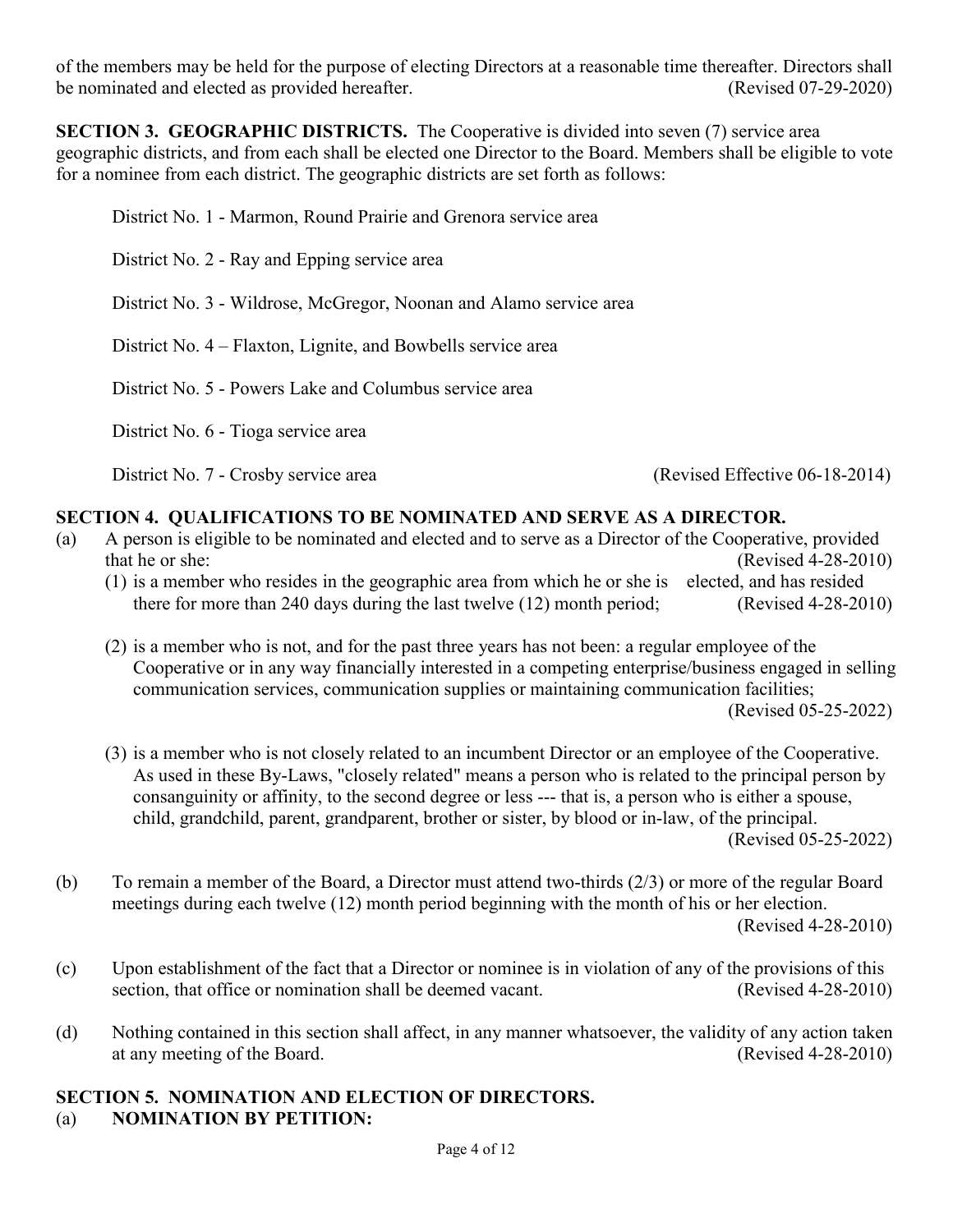- (1) Each candidate for the office of Director shall, not less than forty five (45) days and not more than one hundred twenty (120) days before the annual meeting of members, or any other meeting of members at which Directors are to be elected, present to the Secretary of the Cooperative, at the offices of the Cooperative at Ray, North Dakota, a nominating petition in which the member declares his or her candidacy and provides the physical address of his or her residence and the number of the Director district in which he or she resides. (Revised 05-25-2022)
- (2) The Secretary, on request, shall provide any member of the Cooperative a prepared form of the nominating petition. Each candidate must be a member and must possess the qualifications for a Director specified in these By-laws. In addition to the requirements of subsection (1), the nominating petition shall contain the names and signatures of not less than fifteen (15) members who support the candidacy and reside in the district from which the vacancy is to be filled. Each signature must be accompanied by the date of the signature. A member may sign only one petition for each position. The Secretary of the Cooperative shall verify the eligibility of the candidate and qualifications of each of the petitioners. (Revised 4-28-2010)
- (3) It shall be the duty of the Secretary of the Cooperative, at least twenty (20) days before the annual meeting, to certify to the Board of Directors the names of the members so nominated by petition and the district they propose to represent.
- (4) In the event at least one nomination is not received for each vacancy, the Board of Directors of the Cooperative shall nominate one or more persons to fill each vacancy.
- (5) At least thirty (30) days before the meeting, the Secretary shall prepare and post at the principal office of the Cooperative a certificate of nominations made in compliance with these By-Laws. Any vacancy occurring following certification which would leave any Director's position without any nominee shall be filled by the members of the Board of Directors.
- (6) The Secretary shall include in the notice of the meeting or separately, but at least ten (10) days before the date of the meeting, a notice of the Directors to be elected, and the district of their residence. The names and addresses of the candidates nominated by petition or the Board of Directors, as provided herein, shall be arranged by district. This notice shall be mailed to the members by the Secretary by first class mail.
- (7) Notwithstanding anything herein contained, failure to comply with any of the provisions of this subsection shall not affect in any manner whatsoever, the validity of any election of Directors. (Revised 4-28-2010)

## (b) **ELECTION OF DIRECTORS:**

- (1) Contested elections of Directors shall be by printed or electronic ballot. The ballot shall list the names of the candidates nominated by petition or by the Board; such names shall be arranged by districts. (Revised 05-27-2015)
- (2) Each member of the Cooperative present in person, or as provided herein, shall be entitled to vote for one (1) candidate from each district from which a Director is to be elected or on any issue before the meeting. The candidate from each district from which a Director is to be elected receiving the majority of votes cast for that office at such meeting shall be declared elected as a Director. On any ballot cast in which the stated majority is not received, there shall be an additional ballot which shall contain only the two candidates receiving the highest number of votes. In the event of a tie, it shall be broken by the chairman of the meeting flipping a coin. (Revised 12-22-2004)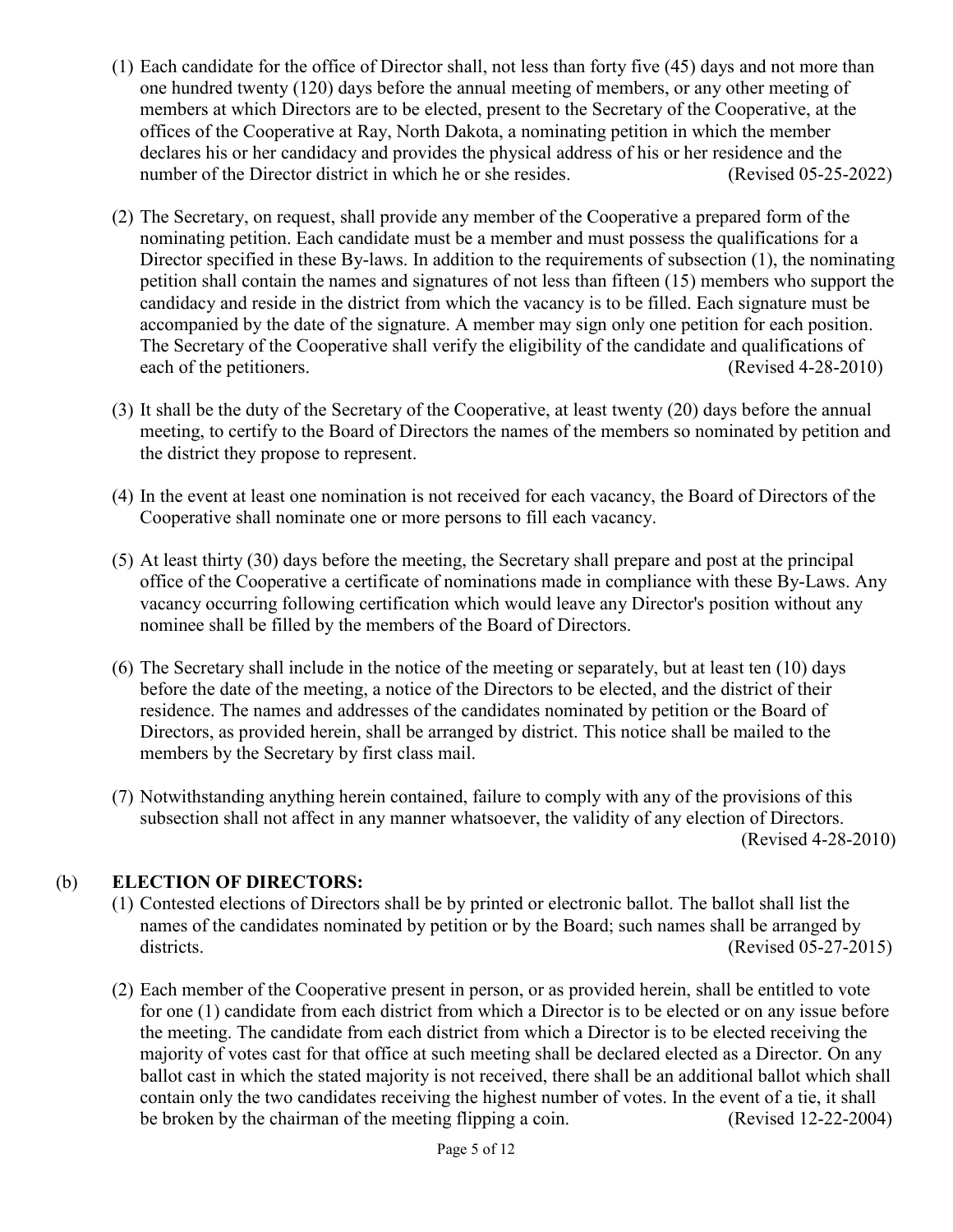**SECTION 6. REMOVAL OF DIRECTORS BY MEMBERS.** A Director may be removed for gross or willful negligence or gross or willful misconduct by a vote of two-thirds (2/3) of the members present at the special meeting, held after notice of the time and place thereof, and of the intention to propose such removal. Special meeting of members for this purpose may be called by the President by a majority of the Directors or on petition of 20% of the members. Such calls for a meeting to remove Directors must be in writing and addressed to the Secretary who thereupon must give notice of the time, place and object of the meeting in accordance with these By-Laws and by whose order it is called. In case of removal, the vacancy shall be filled by election at a subsequent meeting of members in compliance with section 5 of this Article. (Revised 05-25-2022)

**SECTION 7. VACANCIES.** Subject to the provisions of these By-Laws with respect to the filling of vacancies caused by the removal of Directors, a vacancy occurring in the Board shall be filled for the unexpired portion of the term by the affirmative vote of a majority of the remaining Directors; provided, however, that in the event the vacancy is not filled by the Board within sixty (60) days after the vacancy occurs, the members shall have the right to fill the vacancy at a meeting of the members in compliance with section 5 of this Article. (Revised 04-28-2010)

**SECTION 8. COMPENSATION.** Directors will be allowed compensation for services rendered and reimbursement for expenses necessarily incurred while in performance of duties upon submission of a voucher to the Board for its approval. (Revised 05-25-2022)

# **SECTION 9. INDEMNIFICATION OF DIRECTORS AND OFFICERS.**

- (a) Each Director and Officer of the Cooperative, now or hereafter serving as such, shall be indemnified by the Cooperative against any and all claims and liabilities to which he or she has become subject by reason of serving or having served as such Director or Officer, or by reason of any action alleged to have been taken, omitted, or neglected by him or her as such Director or Officer. The Cooperative shall reimburse such person for all legal and other expenses reasonably incurred by him or her in connection with any such claim or liability, provided, however, that no such person shall be indemnified against, or be reimbursed for any expense incurred in connection with, any claim or liability arising out of his or her own willful misconduct or gross negligence. Except as otherwise provided, the Cooperative hereby adopts and incorporates by reference those provisions of indemnification authorized by Section 10-19.1- 91 of the North Dakota Century Code. (Revised 05-25-2022)
- (b) Moreover, the Cooperative shall have power to purchase and maintain insurance on behalf of any person who is or was a Director or Officer of the Cooperative against any liability asserted against him or her and incurred by him or her in any such capacity, or arising out of his or her status as such, whether or not the Cooperative would have authority to indemnify him or her against the liability under the provisions of these By-Laws or under law. (Revised 08-29-2018)

# **ARTICLE V - MEETINGS OF DIRECTORS**

**SECTION 1. BOARD MEETINGS.** The reorganizational meeting of the Board shall be held without notice, immediately after, and at the same place as, the annual meeting of the members. The regular meetings of the Board may also be held monthly at such time and place in the State of North Dakota as the Board may provide by resolution. Each regular monthly meeting may be held without notice other than such resolution fixing the time and place thereof. The Board shall hold at least ten (10) regular monthly meetings each year.

(Revised 09-26-2018)

**SECTION 2. SPECIAL MEETINGS.** Special meetings of the Board may be called by the President or by any three (3) Directors, and it shall thereupon be the duty of the Secretary to cause notice of such meeting to be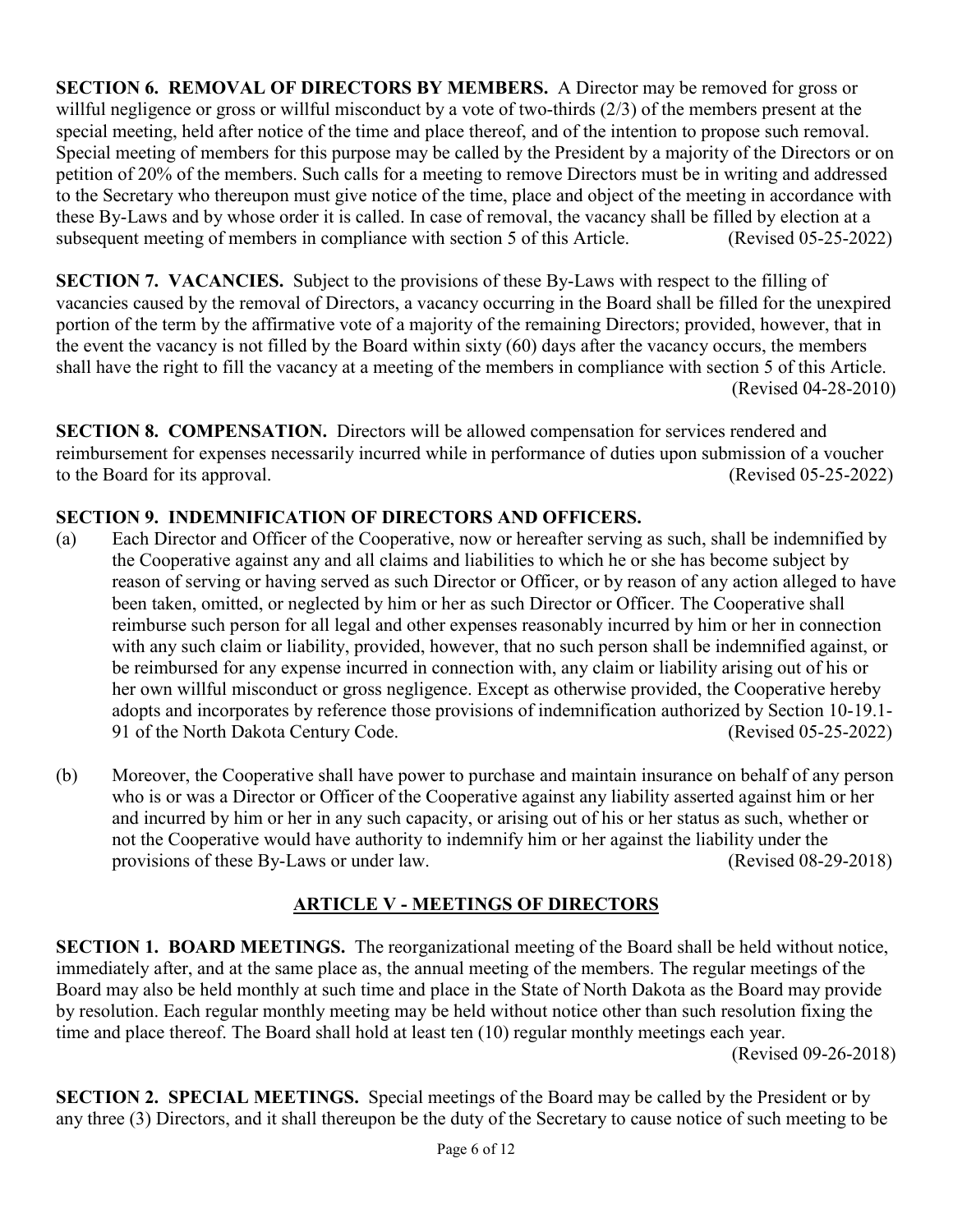given as hereinafter provided. The President or the Directors calling the meeting shall fix the time and place for the holding of the meeting.

**SECTION 3. ATTENDANCE BY MEANS OF COMMUNICATIONS MEDIA.** Regular or special meetings may be conducted through the use of conference telephone or other communications equipment by means of which all persons participating in the meeting can communicate with each other. Such participation will constitute attendance and presence in person at the meeting of the persons so participating.

(Added 05-30-2007)

**SECTION 4. NOTICE OF SPECIAL DIRECTORS' MEETING.** Written notice of the time, place and purpose of any special meeting of the Board shall be delivered to each Director not less than five (5) days prior thereto, by mail, by the direction of the Secretary, or upon a default in duty by the Secretary, by the President or the Directors calling the meeting. Notice may also be given on forty-eight (48) hours' notice if in person or by electronic transmission. If mailed, such notice shall be deemed to be delivered when deposited with postage paid thereon in the United States mail, addressed to the Director at his address as it appears on the records of the Cooperative. (Revised 09-26-2018)

**SECTION 5. QUORUM.** A majority of the Board shall constitute a quorum; provided, that if less than such majority of the Directors is present at said meeting, a majority of the Directors present may adjourn the meeting from time to time; and provided further, that the Secretary shall notify any absent Directors of the time and place of such adjourned meeting. The act of a majority of the Directors present at a meeting at which a quorum is present shall be the act of the Board.

**SECTION 6. UNANIMOUS CONSENT IN WRITING.** Unless otherwise prohibited by law, Board actions may be taken without a meeting and without a vote if unanimous consent of the Directors is obtained in writing, the writing sets forth the action taken in detail, and is signed by all Directors entitled to vote.

(Added 05-30-2007)

## **ARTICLE VI – OFFICERS**

**SECTION 1. TITLES.** The Officers of the Cooperative shall be President, Vice-President, Secretary/Treasurer, and such other Officers as may be determined by the Board from time to time. (Revised 07-31-2019)

**SECTION 2. ELECTION AND TERM OF OFFICE.** The Officers shall be elected annually by the Board at its Organizational Meeting. If the election of Officers shall not be held at such meeting, such election shall be held as soon thereafter as conveniently may be. Each Officer shall hold office until the first meeting of the Board following the next succeeding annual meeting of the members or until his successor shall have been elected and shall have qualified. (Revised 07-31-2019)

**SECTION 3. REMOVAL OF OFFICERS AND AGENTS BY DIRECTORS.** Any Officer or agent elected or appointed by the Board may be removed by the Board whenever, in its judgment, the best interests of the Cooperative will be served thereby. (Revised 09-26-2018)

**SECTION 4. PRESIDENT.** The President shall:

- (a) Preside at all meetings of the members and the Board;
- (b) Execute such documents as directed by the Articles of Incorporation, these By-Laws, the governing statutes or as directed by the Board; and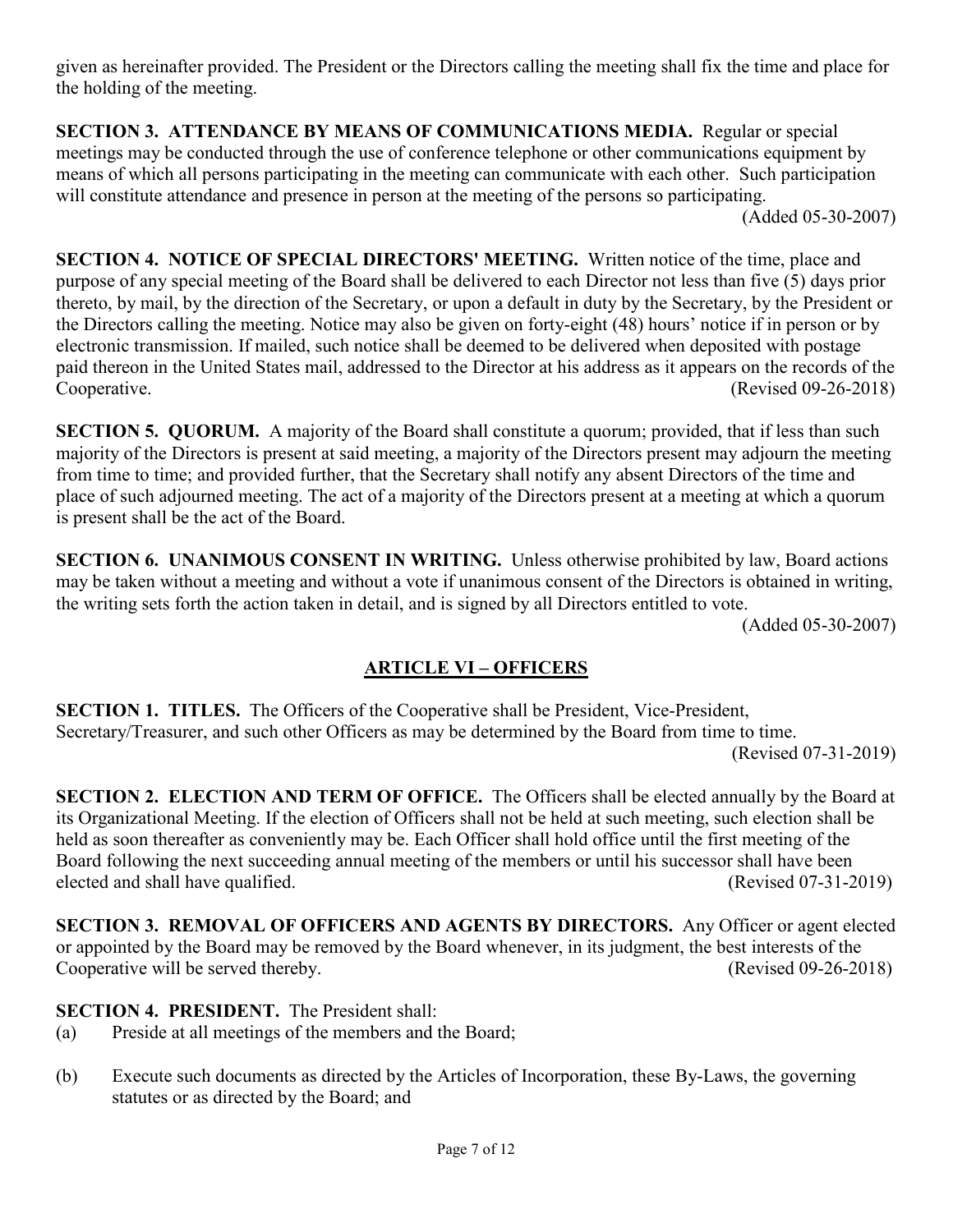(c) In general, perform all duties incident to the office of the President and such other duties as may be prescribed by the Board from time to time. (Revised 09-26-2018)

**SECTION 5. VICE-PRESIDENT.** In the absence of the President or in the event of his or her inability or refusal to act, the Vice-President shall perform the duties of the President, and then so acting, shall have all the powers of and be subject to all restrictions upon the President. The Vice-President shall also perform such other duties as, from time to time, may be assigned him or her by the Board. (Revised 07-31-2019)

#### **SECTION 6. SECRETARY/TREASURER.** The Secretary/Treasurer shall:

- (a) Keep the minutes of the meeting of members and of the Board in electronic storage or one or more books provided for that purpose;
- (b) See that all notices are duly given in accordance with these By-Laws or as required by law;
- (c) Be custodian of the seal of the Cooperative and affix the seal of the Cooperative, when required, on all documents, the execution of which, on behalf of the Cooperative under seal, is duly authorized in accordance with the provisions of these By-Laws;
- (d) Sign, with the President, all other documents authorized by the Board or the members;
- (e) Keep on file at all times: a complete copy of the Articles of Incorporation and By-Laws of the Cooperative containing all amendments thereto and, at the expense of the Cooperative, make available a copy of the By-Laws and all amendments thereto to each member;
- (f) Be responsible for the custody of all funds and securities of the Cooperative;
- (g) Be responsible for the receipt and issuance of receipts for all monies due and payable to the Cooperative and for the deposit of all such monies in the name of the Cooperative in such financial institutions as shall be selected in accordance with the provision of these bylaws; and
- (h) In general, perform all duties incident to the office of Secretary/Treasurer and such other duties as from time to time may be assigned to him or her by the Board, provided, however, that the Secretary/Treasurer shall have authority, with the approval of the Board, to delegate to the general manager/chief executive officer the authority to appoint employees of the Cooperative to carry out the duties set forth in this Section, provided that the Secretary/Treasurer shall remain responsible for their proper execution. (Revised 07-31-2019)

**SECTION 7. GENERAL MANAGER/CHIEF EXECUTIVE OFFICER.** The Board shall appoint a general manager/chief executive officer (GM/CEO) who may be, but shall not be required to be, a member of the Cooperative. The GM/CEO shall perform such duties and shall exercise such authority as the Board may, from time to time, vest in him or her. (Revised 07-31-2019)

**SECTION 8. BONDS OF OFFICERS.** Any Officer or agent of the Cooperative charged with responsibility for the custody of any of its funds or property shall be bonded in such sum and with such surety as the Board shall determine. The Board, in its discretion, may also require any officer, agent or employee of the Cooperative to be bonded in such amount and with surety as it shall determine. The cost of all such bonds shall be borne by the Cooperative. (Revised 07-31-2019)

**SECTION 9. COMPENSATION.** The powers, duties and compensation of Officers, agents and employees shall be fixed or ratified by the Board. (Revised 07-31-2019)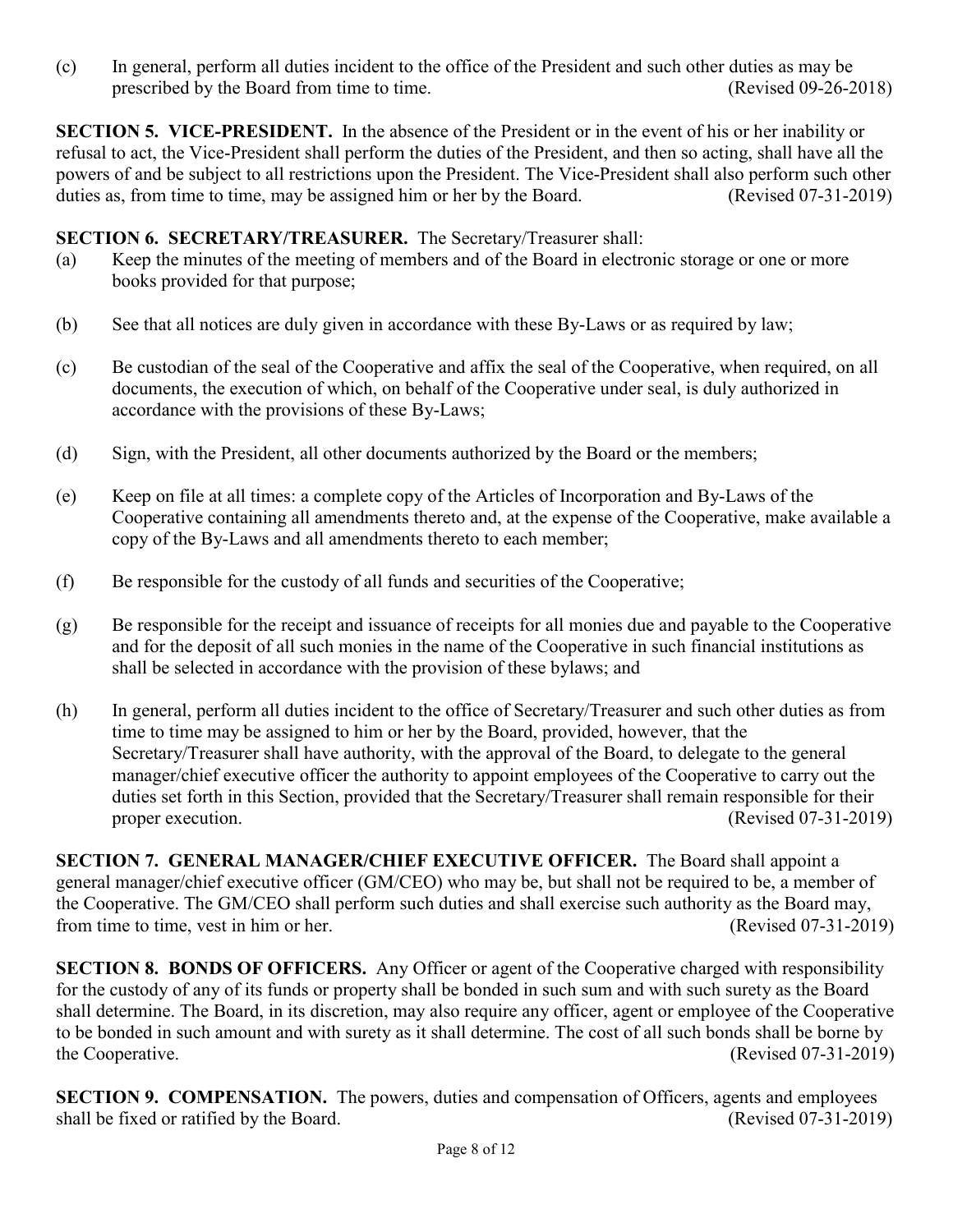**SECTION 10. REPORTS.** The President and GM/CEO of the Cooperative shall submit at each annual meeting of the members, reports covering business of the Cooperative for the previous fiscal year. Such reports shall set forth the condition of the Cooperative at the close of such fiscal year. The GM/CEO shall submit a quarterly report to the Board of Directors. (Revised 07-31-2019)

## **ARTICLE VII - NON-PROFIT OPERATION**

**SECTION 1. INTEREST OR DIVIDENDS ON CAPITAL PROHIBITED.** The Cooperative shall, at all times, be operated on a cooperative non-profit basis for the mutual benefit of its members. No interest or dividends shall be paid or payable by the Cooperative on any capital furnished by its members. (Revised 05-30-2007)

**SECTION 2. PATRONAGE CAPITAL IN CONNECTION WITH FURNISHING TELECOMMUNICATIONS, COMMUNICATIONS AND INFORMATION SERVICES.** In the furnishing of telecommunications, communications and information services, the Cooperative's operations shall be so conducted that all members will, through their patronage, furnish capital for the Cooperative. Purchases of the Cooperative's services at wholesale, or otherwise for resale shall not be eligible for patronage credits with respect to such services. In order to induce patronage and to insure that the Cooperative will be operated on a non-profit basis, the Cooperative is obligated to account on a patronage basis to all its members for all amounts received and receivable from the furnishing of telecommunications, communications and information services in excess of operating costs and expenses properly chargeable against the furnishing of such services. All such amounts in excess of operating costs and expenses for telecommunications, communications and information services at the moment of receipt by the Cooperative are received with the understanding that they are furnished by the members as capital. The allocation of capital credits may be based upon the members' participation in particular services provided by the Cooperative. (Revised 05-30-2007)

**SECTION 3. ALLOCATION OF CAPITAL CREDITS.** The Cooperative is obligated to pay by credits to a capital account for each member all such amounts in excess of operating costs and expenses derived from telecommunications, communications and information services the Cooperative directly provides to its members. The books and records of the Cooperative shall be established and kept in such manner that at the end of each fiscal year the amount of capital, if any, so furnished by the member for telecommunications, communications and information services is clearly reflected and credited in an appropriate record to the capital account of each member, and the Cooperative shall, within a reasonable time after the close of the fiscal year, notify each member of the amount of capital so credited to the member's account. All such amounts credited to the capital account of any member shall have the same status as though paid to the member in cash in pursuance of a legal obligation to do so and the member had then furnished the Cooperative corresponding amounts for capital. At all times while the Cooperative is in possession of the capital credits of its members, the Cooperative shall have a lien on and a continuing possessory, perfected security interest in said capital credits and shall be entitled to the right of setoff. (Revised 04-28-2021)

**SECTION 4. NONOPERATING MARGINS.** All nonoperating margins derived from investments or furnishing goods and services other than telecommunications, communications and information services the Cooperative provides directly to its members, shall, insofar as permitted by law, be used to offset any losses during the current or any prior fiscal year and, to the extent not needed for that purpose, either:

- (a) Allocated to the members on a patronage basis and included as part of the capital to be allocated to the accounts of the members in an equitable manner as approved by the Board, or
- (b) Used to establish and maintain a nonoperating margin reserve not assignable to members prior to dissolution of the Cooperative. (Revised 05-27-2020)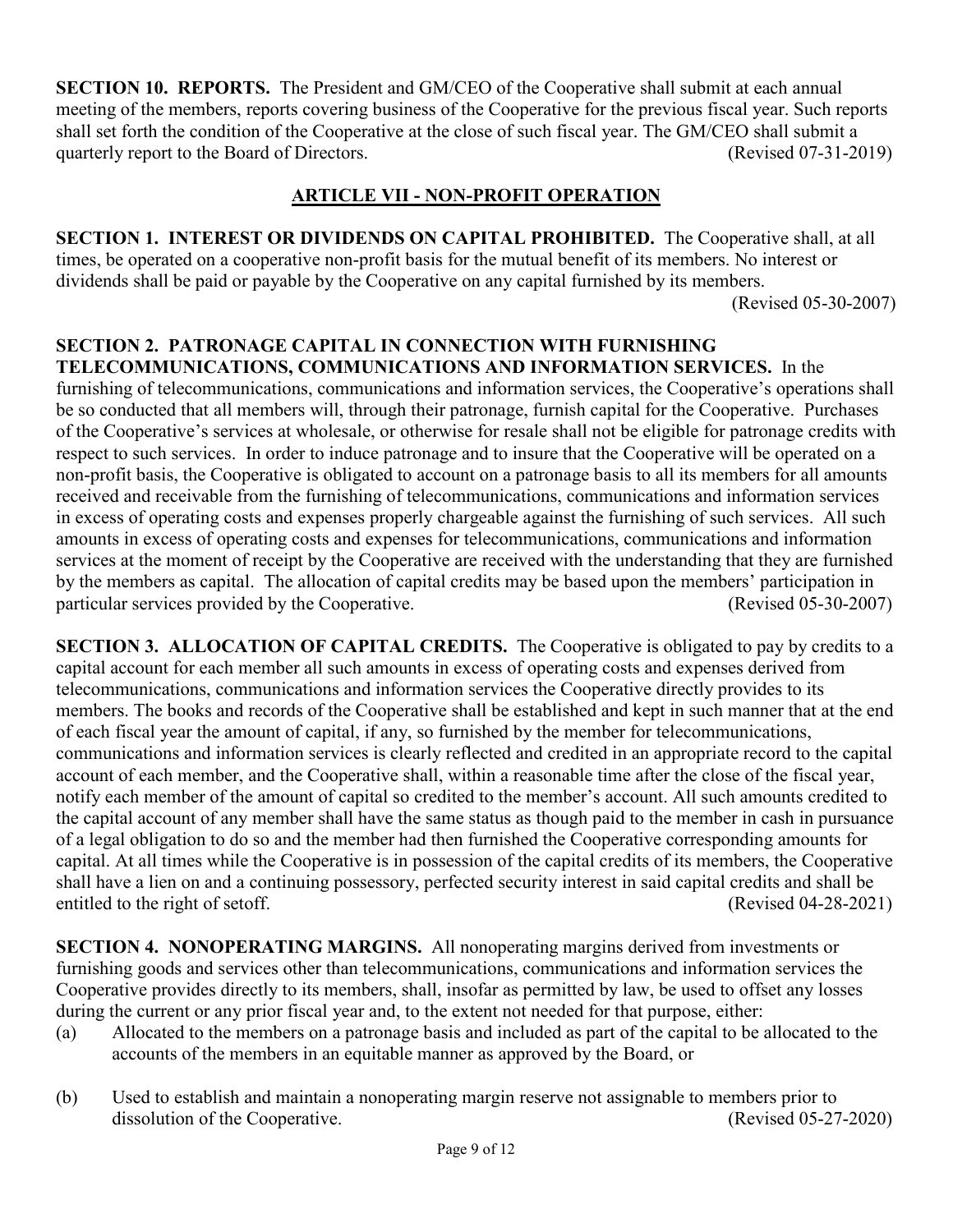**SECTION 5. RETIREMENT OF CAPITAL CREDITS.** If, at any time prior to dissolution or liquidation, the Board shall determine that the financial condition of the Cooperative will not be impaired thereby, the capital then credited to members' accounts may be retired in full or in part. All allocations and retirements of capital shall be on an equitable basis, to be determined at the discretion and direction of the Board as to kind, timing, method, and type of assignment and distribution. There shall be a minimum payment amount, to be determined at the discretion of the Board of Directors. If the amount of a projected retirement is less than the minimum payment amount determined by the Board, the full amount of that projected retirement shall remain on the account of a member until such time the retirement-eligible cumulative credits in the member's account meet a future retirement's applicable minimum payment threshold; provided, however, that the minimum payment limitation need not apply where the payment represents all remaining credits allocated to a former member. Any retirement shall be subject to any existing indebtedness which shall be satisfied before payment is made to any member, assignee or heir by deducting the indebtedness owed by a member from the capital allocated to said member. (Revised 05-26-2021)

**SECTION 6. RETIREMENT OF CAPITAL CREDITS AND OTHER ASSETS ON DISSOLUTION OR LIQUIDATION.** In the event of dissolution or liquidation of the Cooperative, all assets shall be distributed as provided in the Articles of Incorporation.

**SECTION 7. ASSIGNMENT OF CAPITAL CREDITS.** Unless otherwise dictated by these Bylaws or court order, unretired capital credits shall only be assignable on the books of the Cooperative pursuant to written instruction from the assignor and in such case only to successors in interest or occupancy in all or part of such member's premises served by the Cooperative unless the Board, acting under policies of general application, determines otherwise. (Revised 06-30-2021)

# **SECTION 8. DISCRETIONARY EARLY RETIREMENT OF CAPITAL CREDITS-DEATH OR DISSOLUTION.**

- (a) The Board in its discretion, upon the death of a natural person who is a member, may retire the capital credits of that member prior to the time such capital credits would be retired in a general retirement, upon such terms and conditions and under policies of general application, providing that a request is made in writing by an authorized representative of the deceased member, and the financial condition of the Cooperative will not be impaired thereby.
- (b) When the owner of a capital credit is a corporation, political body, society, fraternity, or other legal entity that dissolves, disorganizes, and ceases to exist, upon the submission of legal evidence that the entity no longer exists, the Board in its discretion may retire the capital credits of that member, subject to the same conditions as capital credits of a deceased person. Entities that are traded, sold, or reorganized shall not have their capital credits retired ahead of general retirements. Capital credits are assigned to successors in interest unless the Cooperative is notified to the contrary in writing. (Revised 05-30-2007)

**SECTION 9. ARTICLES OF INCORPORATION AND BY-LAWS CREATE CONTRACT BETWEEN PATRON AND COOPERATIVE.** The patrons of the Cooperative, by dealing with the Cooperative, acknowledge that the terms and provisions of the Articles of Incorporation and By-Laws shall constitute and be a contract between the Cooperative and each patron, and both the Cooperative and the patrons are bound by such contract, as fully as though each patron had individually signed a separate instrument containing such terms and provisions. (Revised 05-28-1997)

# **ARTICLE VIII - DISPOSITION OF PROPERTY**

The Cooperative may not sell, lease or otherwise dispose of all or any substantial portion of its property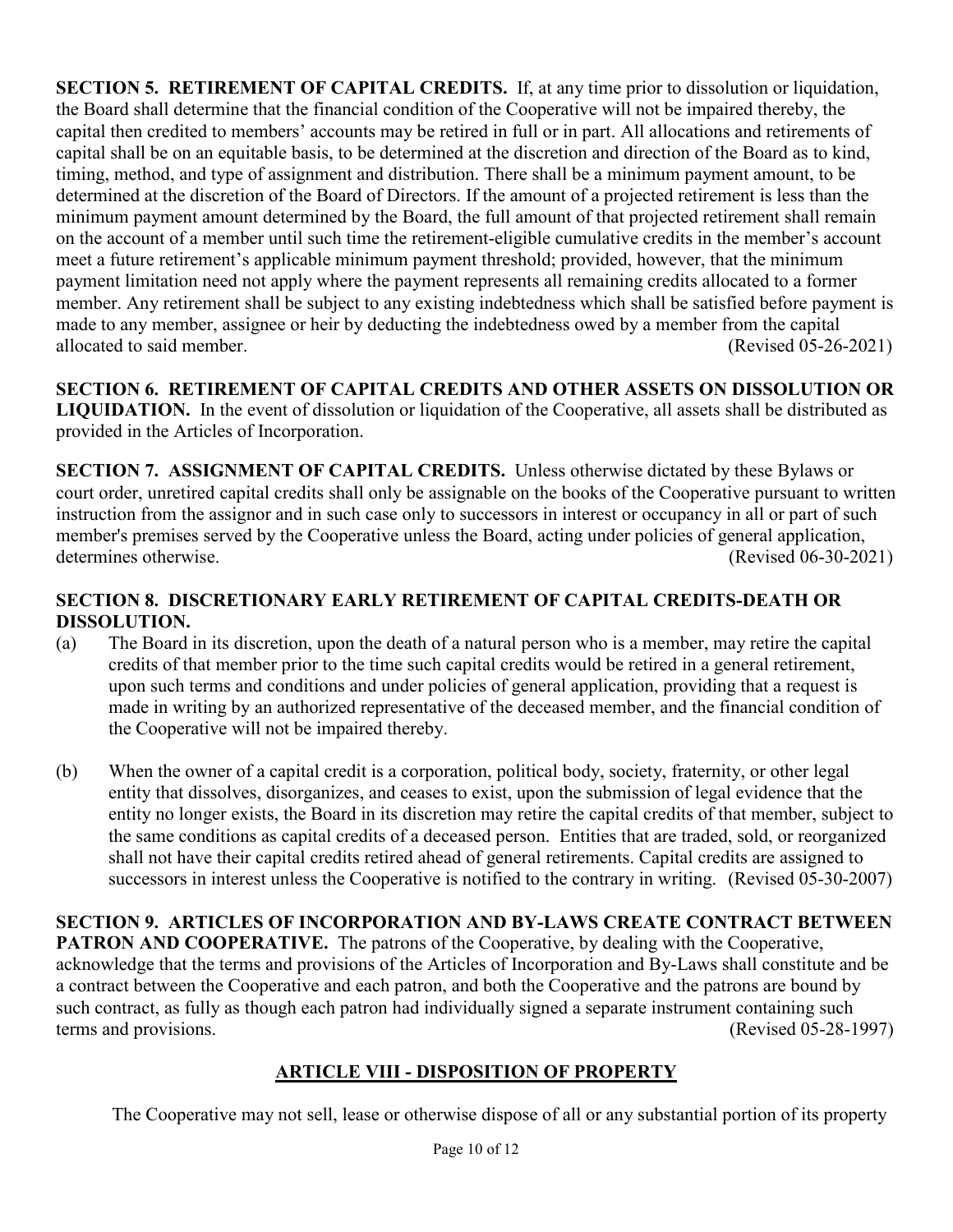unless such sale, lease or other disposition is authorized at a meeting of the members thereof by the affirmative vote of not less than three-fourths (3/4) of the members of the Cooperative, present and voting, and unless the notice of such proposed sale, lease or other disposition shall have been contained in the notice of the meeting. Following such meeting of members after notice as heretofore provided, at which 3/4 of the members present approved the sale, lease or other disposition of all or any substantial portion of its property, before such authorization shall become final, the secretary shall cause a ballot to be prepared and mailed to all of the members of the Cooperative referring the issue of the sale, lease or other disposition of all or any substantial portion of the Cooperative's property to a vote of the members of the Cooperative. The sale, lease or other disposition of all or any substantial portion of the Cooperative's property shall not be ratified unless 75% of all of the members approve the sale, lease or other disposition of all or any substantial portion of its property. Notwithstanding anything contained herein, the Board, without authorization by the members thereof, shall have full power and authority to authorize the execution and delivery of a mortgage or mortgages, or a deed or deeds of trust upon, or the pledging or encumbering of any or all of the property, assets, rights, privileges, licenses, franchises, and permits of the Cooperative, whether acquired or to be acquired, and wherever situated, as well as the revenues and incomes therefrom, all upon such terms and conditions as the Board shall determine, to secure any indebtedness of the Cooperative including indebtedness to the United States of America or any instrumentality or agency thereof. (Revised 11-19-1989)

# **ARTICLE IX - SEAL**

The seal of the Cooperative shall be in the form of a circle and shall have inscribed thereon verbiage the same as or similar to the following: "NORTHWEST COMMUNICATIONS COOPERATIVE, COOPERATIVE ASSOCIATION SEAL, STATE OF NORTH DAKOTA." (Revised 10-30-2019)

# **ARTICLE X - FINANCIAL TRANSACTIONS**

**SECTION 1. CONTRACTS.** Except as otherwise provided in these By-Laws, the Board may authorize one or more officers or agents to enter into any contract and/or to execute and deliver any document in the name and on behalf of the Cooperative. Such authority may be general or confined to specific instances.

(Revised 4-28-2010)

**SECTION 2. CHECKS, DRAFTS, ETC.** All checks, drafts, or other orders for the payment of money, and all notes, bonds or other evidence of indebtedness issued in the name of the Cooperative shall be signed by such Officer(s), agent(s), or employee(s) of the Cooperative and in such manner as shall, from time to time, be determined by resolution of the Board. (Revised 4-28-2010)

**SECTION 3. DEPOSITS/INVESTMENTS.** All funds of the Cooperative shall be deposited to the credit of the Cooperative in such institutions as the Board may from time to time select. (Revised 4-28-2010)

## **SECTION 4. OTHER INVESTMENTS.**

- (a) The Cooperative may become a member of, purchase stock in, or otherwise invest in any profit, nonprofit or cooperative organization, association, corporation or other entity, when the Board has first found it to be of benefit to the Cooperative and in its best interest.
- (b) On behalf of the Cooperative, the Board may form subsidiary corporations or other commercial organizations, profit, non-profit, or cooperative; and retain, encumber, sell or otherwise dispose of all or any part of the Cooperative's interest in such subsidiary corporations or other organizations. (Revised 4-28-2010)

**SECTION 5. FISCAL YEAR.** The fiscal year of the Cooperative shall begin on the first day of January of